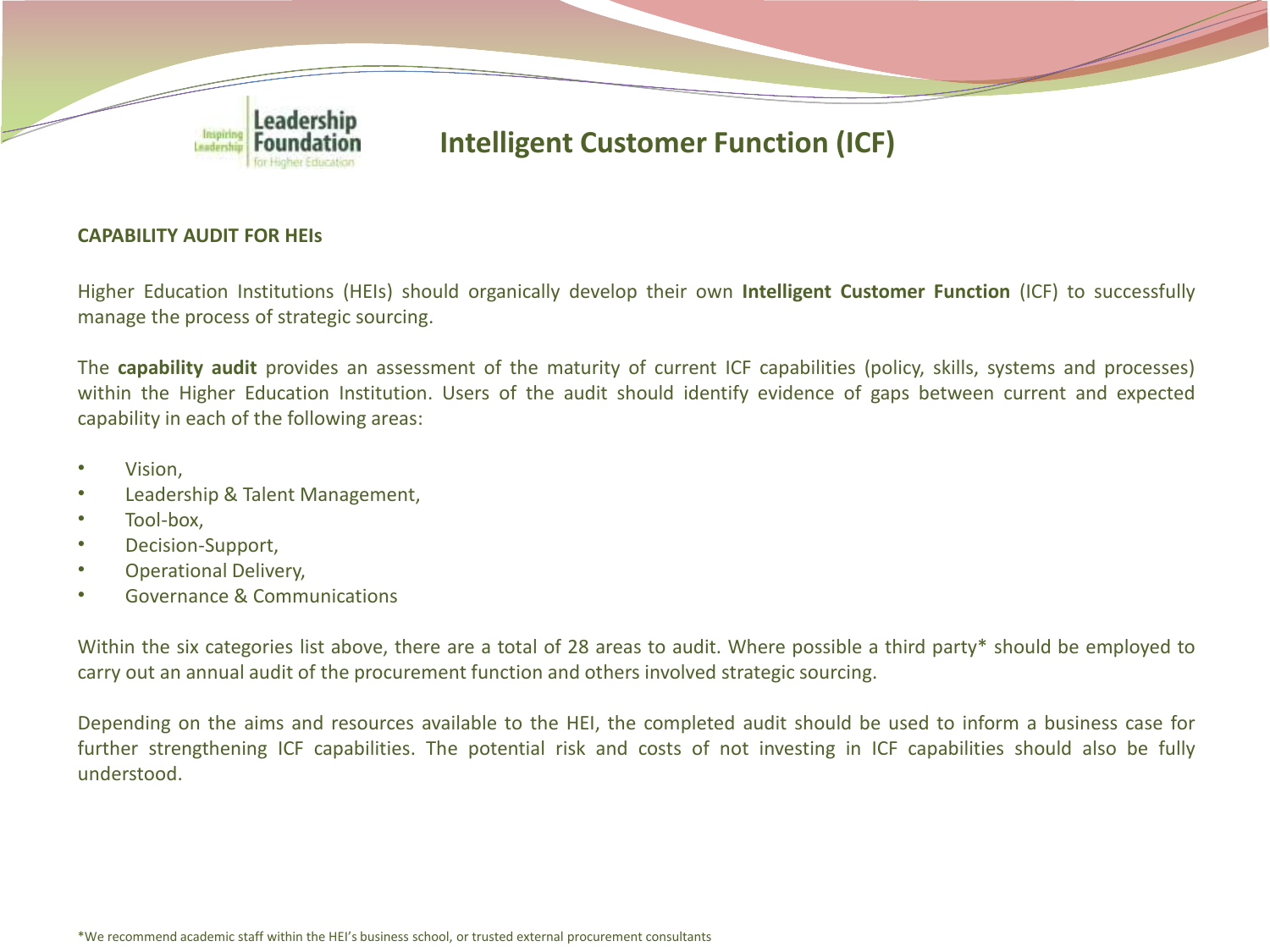

| <b>Higher Education Institution (HEI) Capability Audit (1/3)</b> |                                                                                                                                                                                                                                  | Ad-hoc | <b>Defined</b> | Managed | Optimised |
|------------------------------------------------------------------|----------------------------------------------------------------------------------------------------------------------------------------------------------------------------------------------------------------------------------|--------|----------------|---------|-----------|
| NOISIV                                                           | <b>ALIGNMENT</b><br>Strong linkage between internal sourcing practices and the long term goals, strategy, and core<br>business of the institution                                                                                |        |                |         |           |
|                                                                  | <b>BLUEPRINT</b><br>Clear unambiguous documented and shared blueprint for the future of the procurement function,<br>and a living updated roadmap                                                                                |        |                |         |           |
| TALENT MANAGEMENT<br>$\infty$<br>LEADERSHIP                      | <b>DIRECTION</b><br>A strong leadership team who create a sense of direction by developing effective sourcing<br>strategies and monitor their implementation                                                                     |        |                |         |           |
|                                                                  | <b>COMMUNICATION</b><br>Leaders responsible for and involved in strategic sourcing communicate effectively with the<br>procurement team and report progress and benefits to the wider organisation                               |        |                |         |           |
|                                                                  | <b>EMPOWERMENT</b><br>Our people are valued, respected and trusted to make responsible strategic sourcing decisions.<br>Opportunities exist to address own change leadership development needs.                                  |        |                |         |           |
|                                                                  | <b>RAISING THE PROFILE</b><br>Our team actively engages with our institution's leaders, and we are recognised for adding value<br>to the change process. We provide confidence through analytics and examples of past excellence |        |                |         |           |
|                                                                  | <b>ENVIRONMENT</b><br>Our people understand the commercial aspects of their operating environment (HE sector, local,<br>national) and maintain an awareness of changes that can affect strategic sourcing decisions              |        |                |         |           |
|                                                                  | <b>KNOWLEDGE MANAGEMENT</b><br>Knowledge of important outsourced operations is maintained. Operational learning is actively<br>shared across boundaries (e.g. HEI staff complete rotations with suppliers, co-location, etc)     |        |                |         |           |
|                                                                  | <b>PERFORMANCE</b><br>We have in place a performance management system that is clearly aligned to institutional and<br>team objectives. This supports development plans, as well as measure s and rewards performance            |        |                |         |           |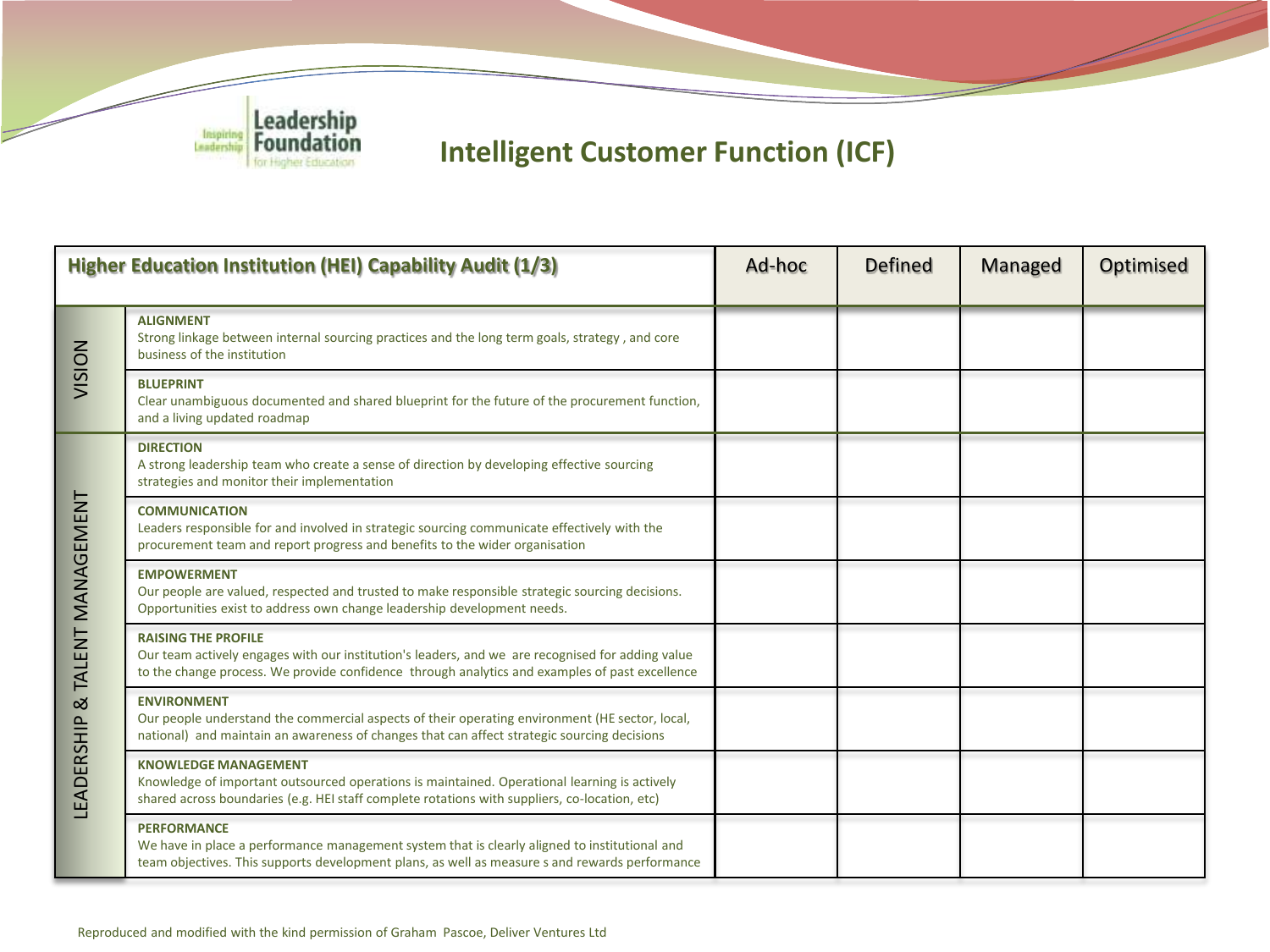

| Higher Education Institution (HEI) Capability Audit (2/3) |                                                                                                                                                                                                                                                                                                                                     | Ad-hoc | <b>Defined</b> | Managed | Optimised |
|-----------------------------------------------------------|-------------------------------------------------------------------------------------------------------------------------------------------------------------------------------------------------------------------------------------------------------------------------------------------------------------------------------------|--------|----------------|---------|-----------|
| TOOL-BOX                                                  | <b>INTEGRATED SOURCING FRAMEWORK</b><br>A single standard, defined, end-to-end process that is integrated, transparent, documented and<br>embedded – informed by best practice and highly valued by procurement staff                                                                                                               |        |                |         |           |
|                                                           | <b>INTERNAL PROCESSES</b><br>Processes ensure the smooth flow of data about demand, current projects and resources. Real<br>time visibility of information supports intelligent decisions and understanding of trends                                                                                                               |        |                |         |           |
|                                                           | <b>EXTERNAL PROCESSES</b><br>Processes provide clarity for suppliers at all stages of the sourcing life cycle. Post contract award,<br>we provide structured support to suppliers to improve their ability to deliver quality services and<br>demonstrate their commitment to our institution's values (e.g. social responsibility) |        |                |         |           |
| <b>DECISION SUPPORT</b>                                   | <b>FORECASTING</b><br>Demand and expenditure is competently forecasted and regularly reviewed. Changes are<br>modelled to understand the impact on the existing pipeline                                                                                                                                                            |        |                |         |           |
|                                                           | <b>RESOURCE MANAGEMENT</b><br>The procurement budget and capability is managed effectively and efficiently to deliver value to<br>the institution. Colleagues are interested in our examples of good practice in resource mgt                                                                                                       |        |                |         |           |
|                                                           | <b>OUALITY MANAGEMENT</b><br>Retained overall quality assurance control throughout the ICF. Actively reviews supply processes<br>and contracts to ensure they meet the agreed standards and institutional expectations                                                                                                              |        |                |         |           |
|                                                           | <b>METRICS AND INCENTIVES</b><br>Metrics are aligned with institutional objectives, and are used effectively to change behaviours.<br>We support suppliers to succeed using incentive mechanisms (awards for reaching targets)                                                                                                      |        |                |         |           |
|                                                           | <b>BENCHMARKING</b><br>There is regular benchmarking of our performance against HE sector peers (and if applicable,<br>other shared mission group HEIs), and we investigate and act on the findings                                                                                                                                 |        |                |         |           |
|                                                           | <b>COMPETITION AND INNOVATION</b><br>When exploring potential solutions, we encourage competition and exploration of different<br>business models. If applicable, we insist suppliers also compete/innovate lower tier supply                                                                                                       |        |                |         |           |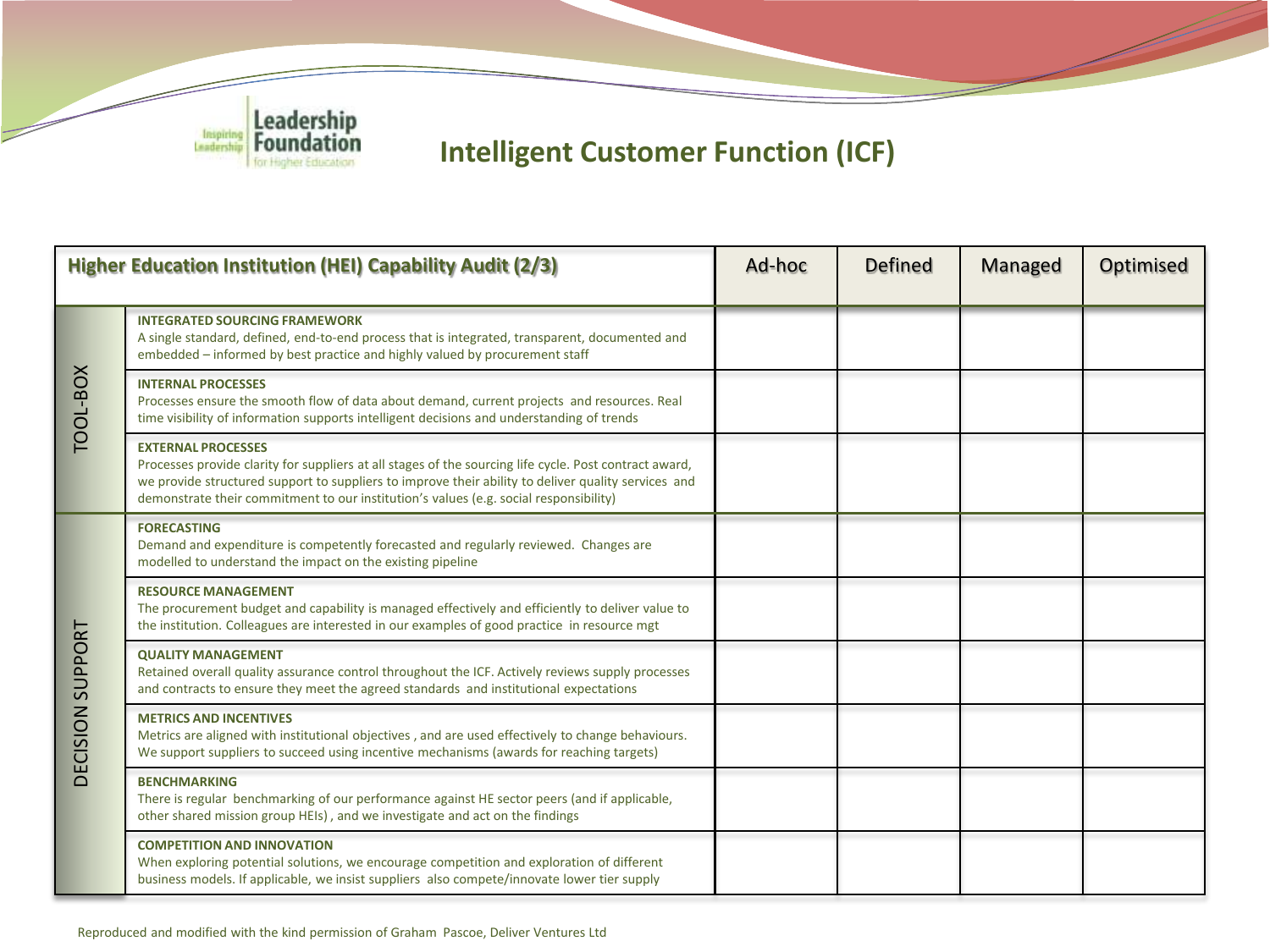

| Higher Education Institution (HEI) Capability Audit (3/3) |                                                                                                                                                                                                                     | Ad-hoc | <b>Defined</b> | Managed | <b>Optimised</b> |
|-----------------------------------------------------------|---------------------------------------------------------------------------------------------------------------------------------------------------------------------------------------------------------------------|--------|----------------|---------|------------------|
| <b><i>OPERATIONAL DELIVERY</i></b>                        | <b>PARTNERING</b><br>Our institution is a trusted ethical partner to all types of service provider. We maintain a clear<br>separation between ourselves as the client and our close partners                        |        |                |         |                  |
|                                                           | <b>INTER-ORGANISATIONAL RELATIONSHIPS</b><br>Buyer, supplier and end-user views are all represented, and cooperation between parties<br>contributes to operational performance                                      |        |                |         |                  |
|                                                           | <b>PROGRAMME MANAGEMENT</b><br>We maintain ownership for the risk and realisation of benefits, and actively monitor outputs from<br>suppliers to ensure they meet our institution's requirements.                   |        |                |         |                  |
|                                                           | <b>ACCOUNTABILITY</b><br>Our staff have the confidence and the competence to fairly enforce contracts with suppliers. We<br>also actively seek to prevent unavoidable requirements changes from the business case   |        |                |         |                  |
|                                                           | <b>TRANSPARENCY</b><br>Behaviour is influenced through visibility of the costs involved in service delivery                                                                                                         |        |                |         |                  |
|                                                           | <b>QUANTITATIVE ANALYSIS</b><br>Procurement staff are confident and able to scrutinize quantitative data from potential and<br>current suppliers - and are able to make sound conclusions from their analysis       |        |                |         |                  |
| <b>GOVERNANCE</b>                                         | <b>POLICY</b><br>Strong governance structure comprising streamlined decision making bodies are in place to set<br>direction, monitor progress, and provide oversight. Approvals and escalation paths are formalised |        |                |         |                  |
|                                                           | <b>STAKEHOLDER MANAGEMENT</b><br>Strategy is in place to manage stakeholder expectations (students, staff, others), and facilitate the<br>changes in behaviours needed to realise benefits                          |        |                |         |                  |
|                                                           | <b>COMMISIONING</b><br>We maintain responsibility for ensuring an integrated and coordinated sourcing strategy, which<br>focuses on the right outcomes at the right cost.                                           |        |                |         |                  |
|                                                           | <b>CONTINUOUS IMPROVEMENT</b><br>Our institution takes responsibility for enhancing the ICF, ensuring we have the ability to respond<br>to future strategic sourcing challenges and realise our goals               |        |                |         |                  |